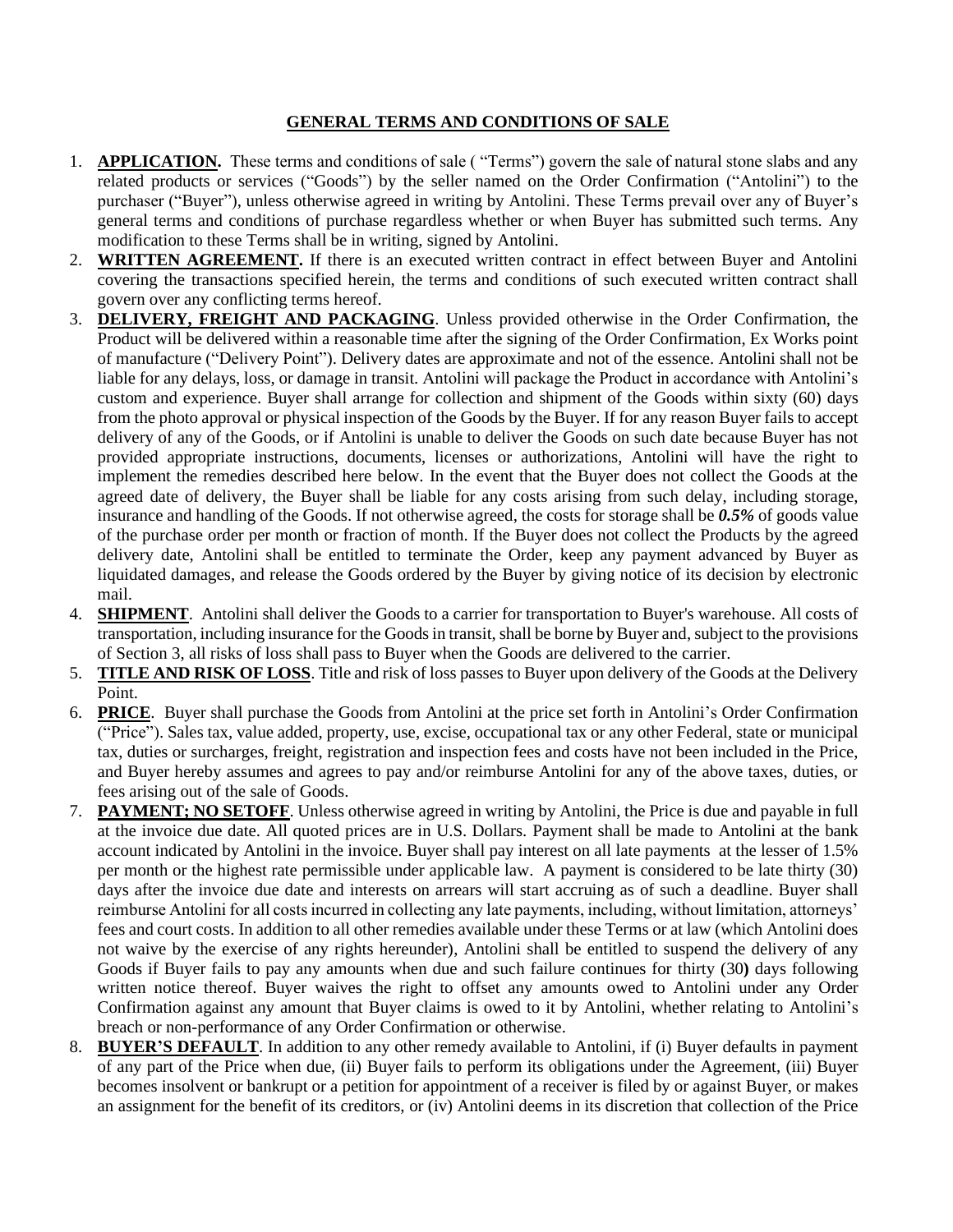is insecure, then the full amount of the Price then unpaid shall become immediately due at the sole option of Antolini.

9. **LIMITED WARRANTIES. REMEDIES AND DISCLAIMERS**. Antolini expressly warrants that upon delivery, the Goods will conform to the specifications set forth in Antolini's Order Confirmation. Antolini's limited warranty is subject to the following limitations: Buyer shall inspect the Goods immediately upon arrival at the Buyer's destination and shall within ten (10) business days after delivery give written notice to Antolini of any claim for damages, defects or nonconformity. Buyer will be deemed to have accepted tender of the Goods if Buyer fails so to inspect, or fails to give Antolini written notice of rejection, within ten (10) days after the Goods' arrival, which notice shall describe the rejected Goods and the non-conformities or defects upon which Buyer's rejection is based. Failure to give such notice within the stated period shall constitute an irrevocable and unqualified acceptance of the Goods and a waiver of all claims of damage or defect or any other claim. Due to the natural properties of the Goods, all products offered by Antolini are subject to substantial variations in color, shading, texture, finish, consistency and durability and Antolini shall not be held responsible for any and all damages and/or claims resulting from natural variations in the Goods. Antolini makes no warranties that the Goods will correspond to any samples previously submitted to Buyer. Additionally, Buyer understands and agrees that the Goods' thickness may vary within the limits and in accordance with the relevant international industry standards, without this being considered a defect. Any loss or damage to the Goods that occurs during transportation, storage or after the Goods have been accepted shall be the sole responsibility of Buyer.

Antolini shall not be liable for a breach of the warranty set forth in this Section 9 if: (i) the defect arises because Buyer failed to follow Antolini's instructions as to the storage, installation, use or maintenance of the Goods; or (ii) Buyer alters or repairs the Goods, including cutting and polishing the Goods, or (iii) the damages occur as a consequence of installation of the Goods.

With respect to any promptly reported Defective Goods, Antolini shall arrange for physical inspection of the claimed Defective Goods and an opportunity to cure. ANTOLINI'S LIABILITY AND BUYER'S EXCLUSIVE REMEDIES AND CURE ARE HEREBY LIMITED TO ANTOLINI'S CHOICE OF ONE OF THE FOLLOWING REMEDIES IN ANTOLINI'S SOLE DISCRETION: (A) THE REPLACEMENT OF THE DEFECTIVE GOODS WITH CONFORMING GOODS AT THE EX WORKS POINT PROVIDED HEREIN, AGAINST DELIVERY OF THE DEFECTIVE GOODS AT THE SAME LOCATION AT BUYER'S COST; (B) THE REPAIR OF ANY DEFECTIVE OR NON-CONFORMING GOODS; OR (C) THE GRANTING OF A REASONABLE ALLOWANCE ON ACCOUNT OF SUCH DEFECTS OR NON-CONFORMITY. BUYER SHALL BE ENTITLED TO NO OTHER REMEDIES, WHETHER IN CONTRACT, WARRANTY, PRODUCTS LIABILITY, TORT, NEGLIGENCE OR OTHERWISE, EXCEPT AS PROVIDED HEREIN. Buyer acknowledges and agrees that the remedies set forth in Section 9 are Buyer's exclusive remedies for the delivery of Defective Goods. EXCEPT FOR THE LIMITED WARRANTY SET FORTH IN THIS SECTION 9, ANTOLINI MAKES NO WARRANTY WHATSOEVER WITH RESPECT TO THE GOODS, INCLUDING ANY WARRANTY OF MERCHANTABILITY OR WARRANTY OF FITNESS FOR A PARTICULAR PURPOSE, WHETHER EXPRESS OR IMPLIED BY LAW, COURSE OF DEALING, COURSE OF PERFORMANCE, USAGE OF TRADE OR OTHERWISE.

10. **LIMITATION OF LIABILITY**. **IN NO EVENT SHALL ANTOLINI BE LIABLE TO BUYER OR ANY THIRD PARTY FOR ANY LOSS OF USE, REVENUE OR PROFIT, OR FOR ANY CONSEQUENTIAL, INDIRECT, INCIDENTAL, SPECIAL, EXEMPLARY, OR PUNITIVE DAMAGES, WHETHER ARISING OUT OF BREACH OF CONTRACT, TORT (INCLUDING NEGLIGENCE) OR OTHERWISE, REGARDLESS OF WHETHER SUCH DAMAGES WERE FORESEEABLE AND WHETHER OR NOT ANTOLINI HAS BEEN ADVISED OF THE POSSIBILITY OF SUCH DAMAGES, AND NOTWITHSTANDING THE FAILURE OF ANY AGREED OR OTHER REMEDY OF ITS ESSENTIAL PURPOSE. (b) IN NO EVENT SHALL ANTOLINI'S AGGREGATE LIABILITY ARISING OUT OF OR RELATED TO THIS AGREEMENT, WHETHER ARISING OUT OF OR RELATED TO BREACH OF CONTRACT, TORT (INCLUDING NEGLIGENCE) OR OTHERWISE, EXCEED THE TOTAL INVOICED PRICE OF THE GOODS IN RESPECT TO WHICH SUCH CAUSE AROSE.** The limitation of liability set forth in this Section 10 shall